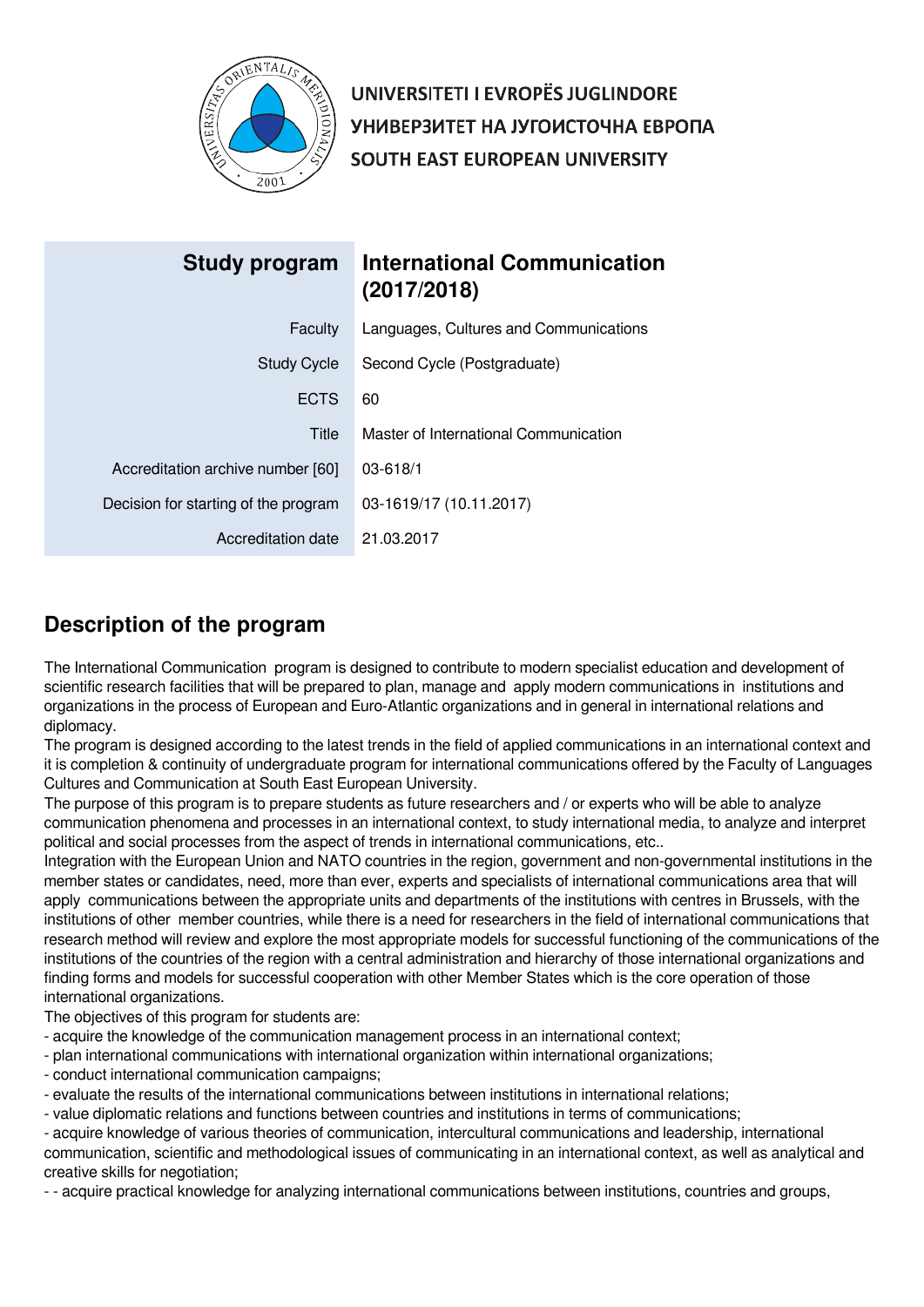understanding of the functioning of the international media, international management practices, leadership and messages in international communications, and develop effective skills and communication campaigns in the international communication.

# **Career**

Upon completion of the Master's Program in International Communication students can work as researchers or trainers in the area of international communications, and to be employed as managers, specialists, consultants and advisors for communications and / or international communications:

- international organizations,
- Embassies
- multinational corporations,
- Media
- public relations agencies,
- diplomatic missions,
- non-governmental organizations, etc.

# **Learning outcomes**

# **Knowledge and understanding**

- Acquire knowledge and understanding of the communication process in general, and possessing profound knowledge of the major theories and approaches of international communications.

- Acquire advanced knowledge of international communication models, types of communication campaigns and public relations strategies, the basic features of diplomacy and functioning international organizations.

- Development of analytical and critical thinking for international communications and their strategies and tactics.

- Originality in the application of autonomous ideas, construction of communication message in the international and diplomatic relations as well as competently writing and speaking in public and private atmosphere in issues related to international communications.

- Establishes a strategy for developing communication with (and within) international organizations and particularly describes

and classifies communication models and tools in the development and application of international communications.

- Acquires advanced practical experience for international communication.

# **Applying knowledge and understanding**

- To plan and negotiate with international institutions and facilitate the resolution of conflicts between two or more parties.

- To plan, manage and evaluate research projects in the field of International Communications and be analytical in the field of international communication.

- Ability to maintain a professional and institutional communications with international actors and institutions and developing public relations and communication campaigns at the national and global levels.

- Ability to manage and evaluate programs and positions various international institutions and lead trainings and provides expert advice on communication skills of national and international perspective.

- Organizes detailed and structure of the content of communication message in its main segments in an international context: information, awareness, persuasion, feedback and transparency.

- Observe, explore and analyze certain communication situations in communicating in international relations and diplomacy and international media leadership issues and communication, intercultural communication, globalization and new media.

# **Making judgement**

- Ability to assess and selection strategies in international communications in general and more specifically the ability for the evaluation and selection of channels and models for communicating with and within international institutions.

- Right Selection forms of international communication campaigns, work with international media valuation of most

appropriate and particular communication message of new media at the process of international communicating. - Decisions on selection of arguments and facts for effective communication in international relations message diplomacy and negotiation.

- Identify strengths and weaknesses in the management of certain communication strategies in an international context.

- Ability to include a professional level in the media and other public debates and to argue their positions, supported by facts, issues related to communications, new media, objectivity in international communications, the creation of public opinion, etc.

# **Communication skills**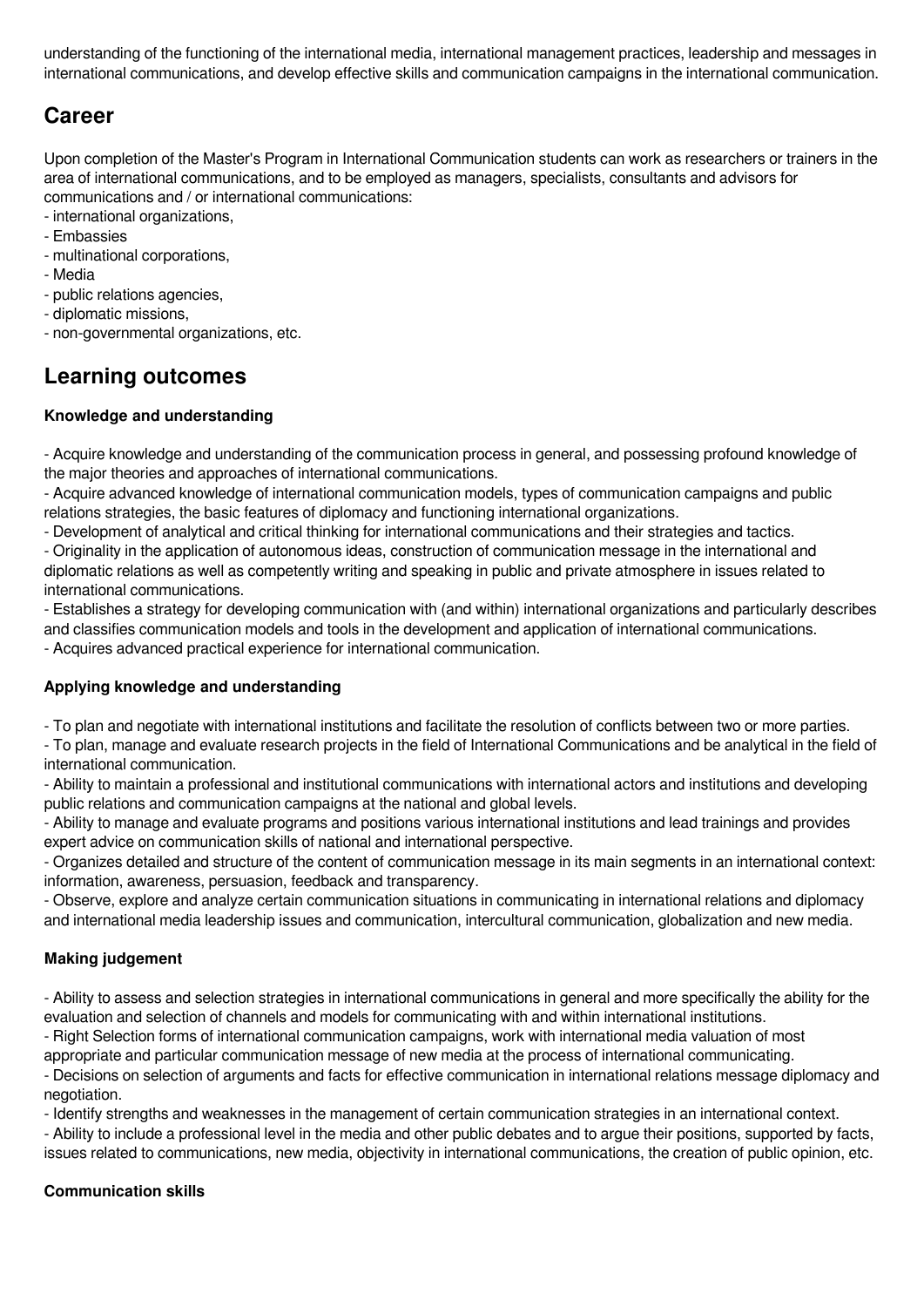- Plans, implements and evaluates presentations of new ideas, concepts and strategies in the field of international communication.

- Creates and applies an agenda for communicating messages, ideas and decisions of the institutions and organizations in the practice of international communications

- Advanced knowledge of foreign languages for international communication at an academic level.

- To provide clear and coherent professional presentation on a topic or task in relation with international communications using reference examples and solutions.

- To use advanced sources for further development and implementation of the acquired knowledge.

- To be able to express themselves professionally and eloquently in the media, and to gain skills in public speaking on issues and topics related to international communications.

- Organize, manage and develop professional debates, and professional / expert debate on topics related to international communications.

- Specialists in international communication create strategies for communicating in an international environment, apply appropriate tactics and tools for the implementation of international communication strategies and plans, facilitate and / or mediate in negotiations to resolve a conflict of communication nature in an international context.

# **Learning skills**

- Owns a professional / expert ability to do analysis in the field of international communication and use scientific literature and review by other authors.

- To deepen the theoretical knowledge facing different problems in communication situations in international relations, diplomacy and negotiations.

- Formulation of the research question and the development of questionnaires and other scientific methods for scientific research in the field of international communications.

- Survey of the audience / public international context.

- Take initiatives and responsibility for creating global communication policies in institutions.

# **List of courses**

# **Semester 1**

- [MIC-101] [6.0 ECTS] **Research Methodology**
- [MIC-103] [6.0 ECTS] **Negotiations**
- [MIC-201] [6.0 ECTS] **International Communication**
- [6.0 ECTS] **Elective course**
- [6.0 ECTS] **Elective course**

# **Semester 2**

- [MIC-200] [24.0 ECTS] **Master Thesis**
- [6.0 ECTS] **Free elective course**

# **Description of courses**

# **Core courses**

**Research Methodology**

This course focuses on quantitative and qualitative research methods and techniques needed to write a Master's thesis, as well as on its structure and standards. The selection of the needed literature, its analysis and scientific interpretation also represents an important component of the course.

# **Negotiations**

The course focuses on negotiation theory with its practical application in planning negotiations, the role of the Third Party, creating and maintaining a strategy for negotiations to resolve a dispute, etc.

#### **International Communication**

The course will cover international communication systems, a process of international communication. Also, the course will examine modern theoretical approaches to the elaboration and construction of cultural policies, strategies and criteria in intercultural communication, and management of intercultural conflicts. The course will also discuss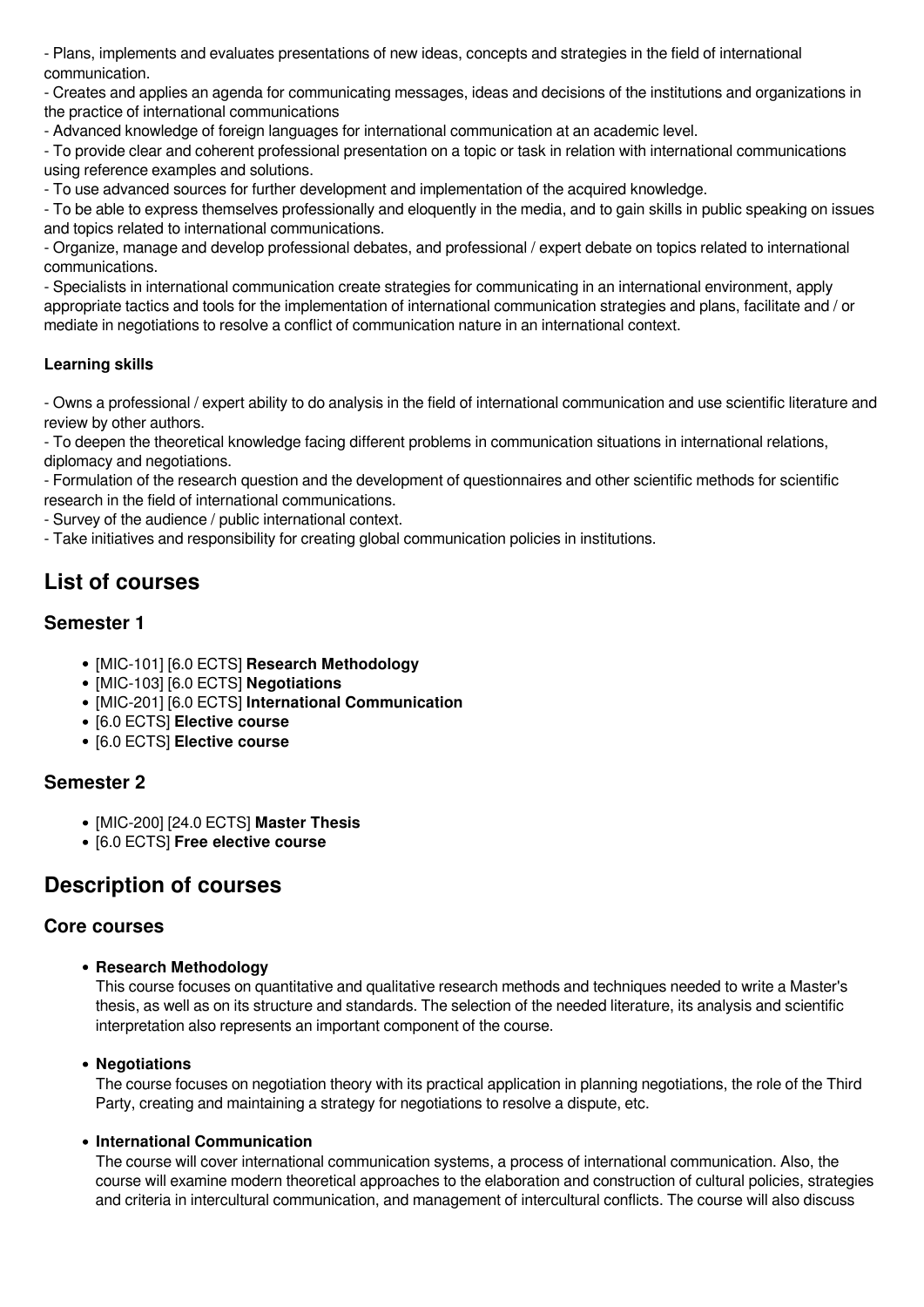cultural identity issues in multiethnic societies.

#### **Master Thesis**

After passing examinations, the student may begin the procedure of filing, making and public defence of thesis topic. The student chooses the mentor, who gives him instructions for preparation of the application of master theses. The application must be granted by the Graduate Studies Educational Collegium and the Scientific and Academic Council of the Faculty. After preparing the final version of Masters Thesis, Academic-Scientific Council of Faculty forms a three-member committee, which prepares the report, which is may be accepted or rejected. The positive report is approved by the Academic-Scientific Council and it is set the date of public defence. After successfully defending the thesis, the student gains the degree - Master of International Communication.

# **Elective courses**

#### **International Relations**

The course focuses on the study and analysis of the nature, dynamics and structure of the system of international relations and its development from the perspective of each dominant theories of international relations that usually the developments are interpreted in a manner completely opposed in the international arena. Besides learning the dominant theories in the field of international relations, the course will analyze contemporary political and security problems in the world today, from the point of view of each of the theories of international relations.

#### **Advanced Communication Theory**

This course analyzes theories of communication and their analysis of the discourses and narrative analysis. This course also aims to analyze "the person" through the model of discourse analysis, which brings about an authentic model in education.

#### **Globalization and New Media**

The course focuses on the development of those communication skills and techniques that are essential for effective functioning in the era of globalization. Students will elaborate the process of globalization, social, political, economic and cultural aspects of modern phenomenon, the consequences and impacts in the communication sphere marked an era of postmodernism, particularly the impact of new social media, their structure, Multilanguage functions of social networks, the effects and consequences in the modern world communication realities.

#### **International Organizations and Communication**

The course focuses on the theoretical issues of international organizations and communications structure of different types of communication messages in international organizations, explains the types and purposes of different communication strategies and their comparative analysis among the various international organizations and practical process and analyze the successful communication projects in the international arena. Part of the contents of the subject intended for public opinion on global communication issues raised by international organizations.

#### **Advanced Interviewing Principles and Practices**

This course is focused on the principles and practices of interviewing, using criteria for informative, consultative, evaluative job interviews. The course also covers resumes, cover letters, job applications, job descriptions and other similar forms. Preparation of guidelines and protocols for different types of interviewing. Simulation of interviews, changing roles of participants in the communication process when interviewing. Research, preparation, conducting and evaluating interviews.

#### **Diplomacy: Theory and Practice**

The course focuses on the theoretical and practical explanation of access diplomacy, defining foreign policy situation, the place, the selection and funds in creating diplomacy, the forms of relations and relations with the international community, as well as the creation of specific types of strategies with application individual techniques and skills, and alternative methods. While of particular importance will be the elaboration of comparative individual countries in terms of good neighbourly diplomacy policy, unresolved issues from a regional perspective and outstanding issues globally.

#### **Rhetoric**

During its long history of 2,500 years, rhetoric was used to indicate many different things; but rhetoric nowadays is considered as the art of persuasion through language. Rhetoric marks the way that an individual is linked to a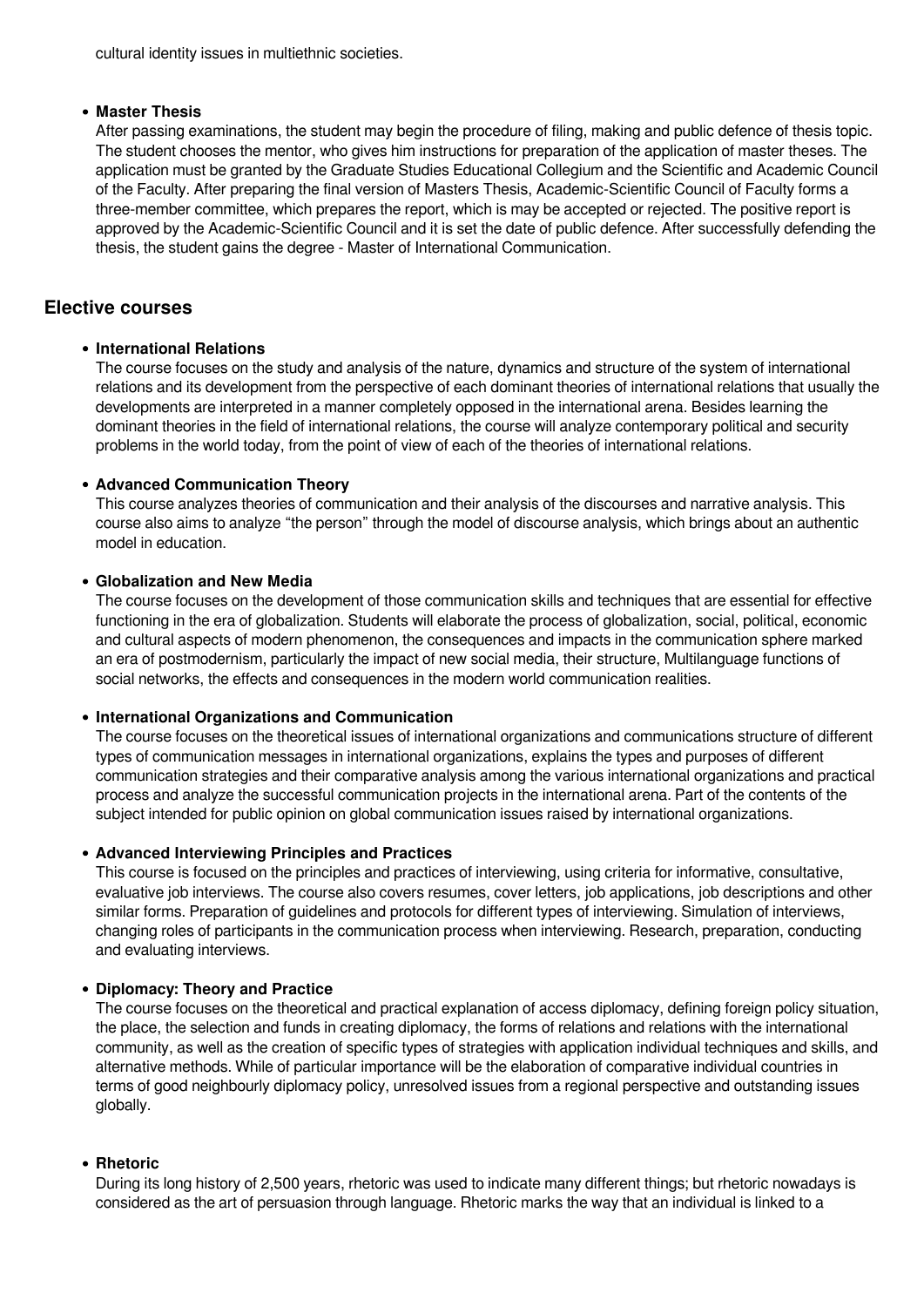particular theme or idea in order to convince the others. Rhetoric is characterized by several distinguishing features.

#### **Multilingualism and multiculturalism**

The purpose of this subject will be multilingualism in multicultural societies as a social phenomenon. This phenomenon is massive in the world. During the lectures, more precise terms such as monoculturalism and multiculturalism will be considered. The term 'linguistic nationalism' has at least two forms of this nationalism, which collide with each other: for the leaders of the most powerful countries nationalism means expansion, and for minorities it takes the form of defiance and struggle for the affirmation of identity, despite such pressure. The emphasis during the program will be multiculturalism in education. In the schools curricula consists of contents from different cultures.

#### **Selected Advanced Topics in IT Applications for Preparing a Scientific Paper**

The aim of this subject is: To display the technical elements, the structure of the text and design of a scientific research. To enable students to acquire advanced knowledge and skills from selected advanced chapters of IT applications that will be needed in preparing the scientific and research paper. Practical application of these objectives in preparing student's individual research paper.

### **Selected Advanced Topics in Applications for Statistical Data Processing**

The aim of this subject is: To display the technical elements in the field of statistics: organizing, processing, comparing through analysis and publication of data. To enable students to acquire advanced knowledge and skills from selected advanced chapters of the applications for statistical data processing. Practical application of these objectives in statistical processing of data obtained from questionnaires, reports, scientific studies and other documents.

#### **Professional Communication**

The course is focused on the development of those communication skills that are essential for effective functioning in the professional world. Students will study the process for analysis of different communication situations, and will accordingly comprehend them. Among the themes that will be covered are communication in organization, interpersonal and group communication, oral presentations, interviews for employment, professional business letters and interpersonal skills including group dynamics and teamwork.

#### **Labor Market**

The main aim of the course "Labor Market" is to provide second cycle students with basic and in-depth knowledge in the field of labor market theory and the mechanism of functioning of the market economy. The objective of the course Labor Market is to provide and teach students about categories, laws and basic principles through which the labor market functions. The course makes a detailed analysis of behavior pattern and the role that key agents play in labor market: individuals, companies and government. The analysis is based on two basic categories - labor demand and labor supply, which are applied in almost all the topics that are addressed in this course. The knowledge gained by the students from this course, serves as essential theoretical basis necessary to understand and grasp the different theories and policies that are applied in the labor market. The course teaches students to understand how labor markets distribute and use efficiently the rare factor of production- the labor. Lectures include knowledge about the concepts of labor demand and labor supply and their practical application; behavior of individuals in the labor market, in order to maximize their usefulness; behavior of companies in the labor market, aiming profit maximization; government's role in the labor market, the different structures of labor markets: labor market in full competition, monopoly in the labor market, the role of unions in the labor market, the bilateral monopoly in the labor market. Lectures and class discussions cover material that may not be in the book and some aspects of the material contained in the basic literature will not be discussed in class, but are left for active studying of the student. Therefore in order the student to achieve success in learning the course is to be present in lectures and workshops by participating actively in the discussion of various issues related to labor market.

#### **Methodology of Teaching**

The aim of the course is to introduce the students to the basic teaching approaches and methods. They are expected to gain knowledge and skills in order to be able to apply the active educational tools. The course also offers development, learning and teaching as concepts and basic practices that allow teachers to teach about the development of thinking. Throughout this course, students will gain both theoretical background and entirety of strategies that will enable them to reflect and develop both their own and their students' critical thinking.

#### **Philosophy of Social Sciences**

This module covers information that will provide the learner to gain knowledge, skill and competence of the social sciences, including general methodology (explaining, theorizing, testing), the application of philosophy (especially